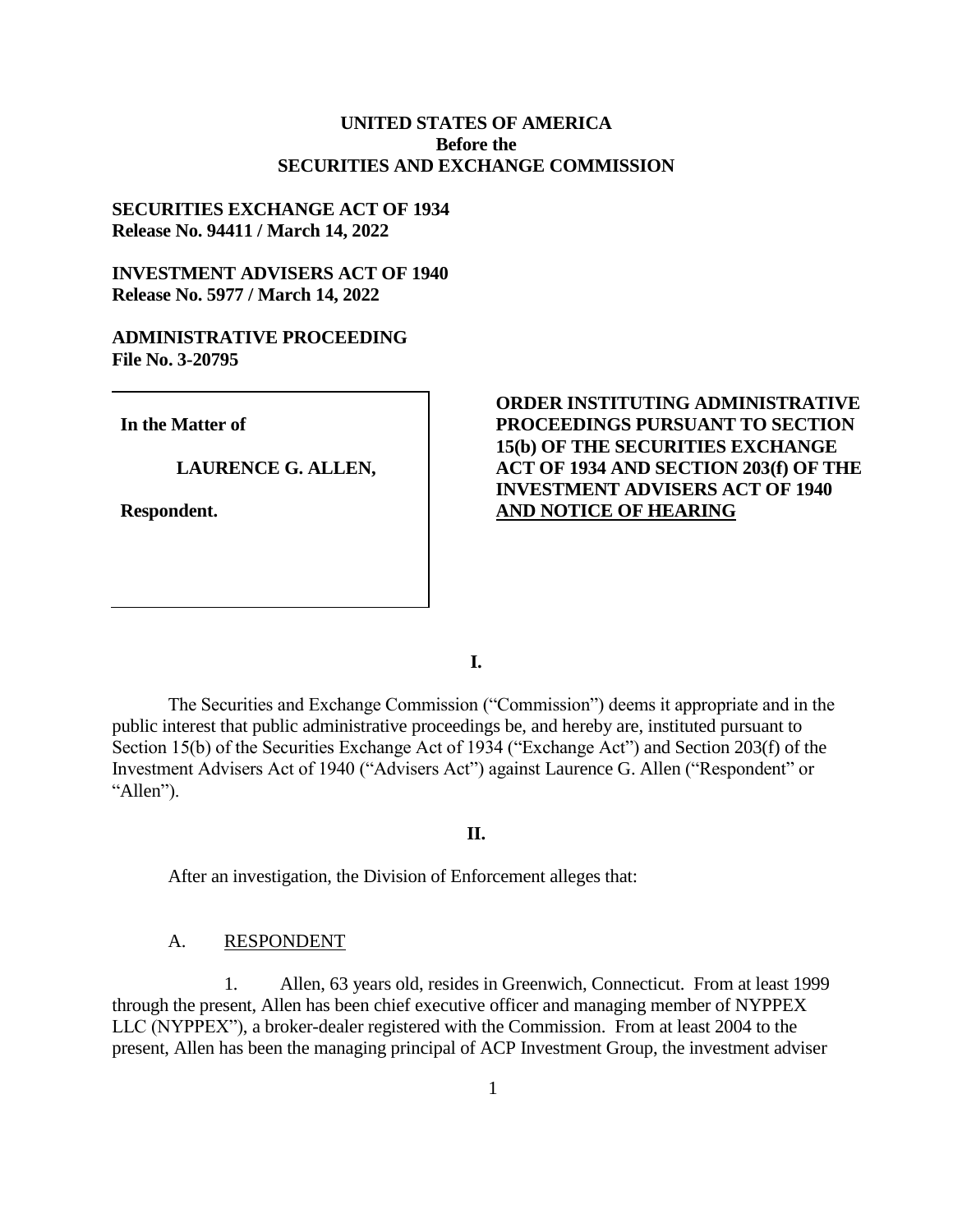to private equity fund ACP X, LLP ("ACP X"). For a portion of the time in which he engaged in the conduct underlying the complaint described below, Allen was a registered representative and investment adviser representative associated with a broker-dealer and an investment adviser both registered with the Commission.

# B. ENTRY OF THE INJUNCTION

2. According to a complaint in a civil action entitled *NYAG v. Laurence G. Allen, et al.*, 452378/201913 (N.Y. Sup. Ct.) filed on December 4, 2019 by the New York Office of the Attorney General ("NYAG"), Allen defrauded investors in his private equity fund, ACP X, by investing ACP X investor funds in his registered broker-dealer NYPPEX, contrary to the terms of ACP X's private placement memorandum. Allen used ACP X investor funds to pay NYPPEX's operating expenses and his own salary relating to his work for NYPPEX. The complaint also alleged that Allen misappropriated funds from ACP X by making impermissible distributions to himself from ACP X, characterized as carried interest that should first have been distributed to the limited partners towards the return of capital and next, their preferred return.

3. After a bench trial, the Court issued a decision on February 4, 2021 and an amended decision on February 26, 2021, finding that the NYAG had proven by a preponderance of the evidence that Allen and the charged entities had:

(1) made frequent, material misrepresentations and misleading omissions in communications to the limited partners of ACP X; (2) fraudulently caused ACP X to make oversized investments in NYPPEX; (3) gave false and misleading investment advice to ACP X to purchase NYPPEX stock; (4) made false and misleading reports on the value of ACP X's interest in NYPPEX to the limited partners and caused ACP X to purchase NYPPEX stock at wildly inflated prices; (5) made false and misleading statements concerning the wind-down of ACP X; (6) concealed the merger of NYPPEX and ACP X's Investment Advisor to the ACP X limited partners; (7) fraudulently took carried interest to which they were not entitled, pursuant to amendments to the limited partnership agreement that were procured by means of material misrepresentations; and (8) fraudulently caused ACP X to cover significant NYPPEX operating expenses, without fairly disclosing any of these wrongdoings to ACP X investors.

4. On March 17, 2021, the Court signed a final judgment which was entered by the New York County Clerk's Office on May 4, 2021. The Court's judgment permanently enjoins Allen (and the charged entities) from:

1. Taking any action pursuant to the Seventh Amendment to the Amended and Restated Agreement of the Limited Partnership Agreement of ACP X, LP; 2. Making distributions from ACP X, LP, except to limited partners of ACP X, LP on a pro-rata basis to their limited partnership interest in ACP X, LP, which distributions must first be approved by the Court;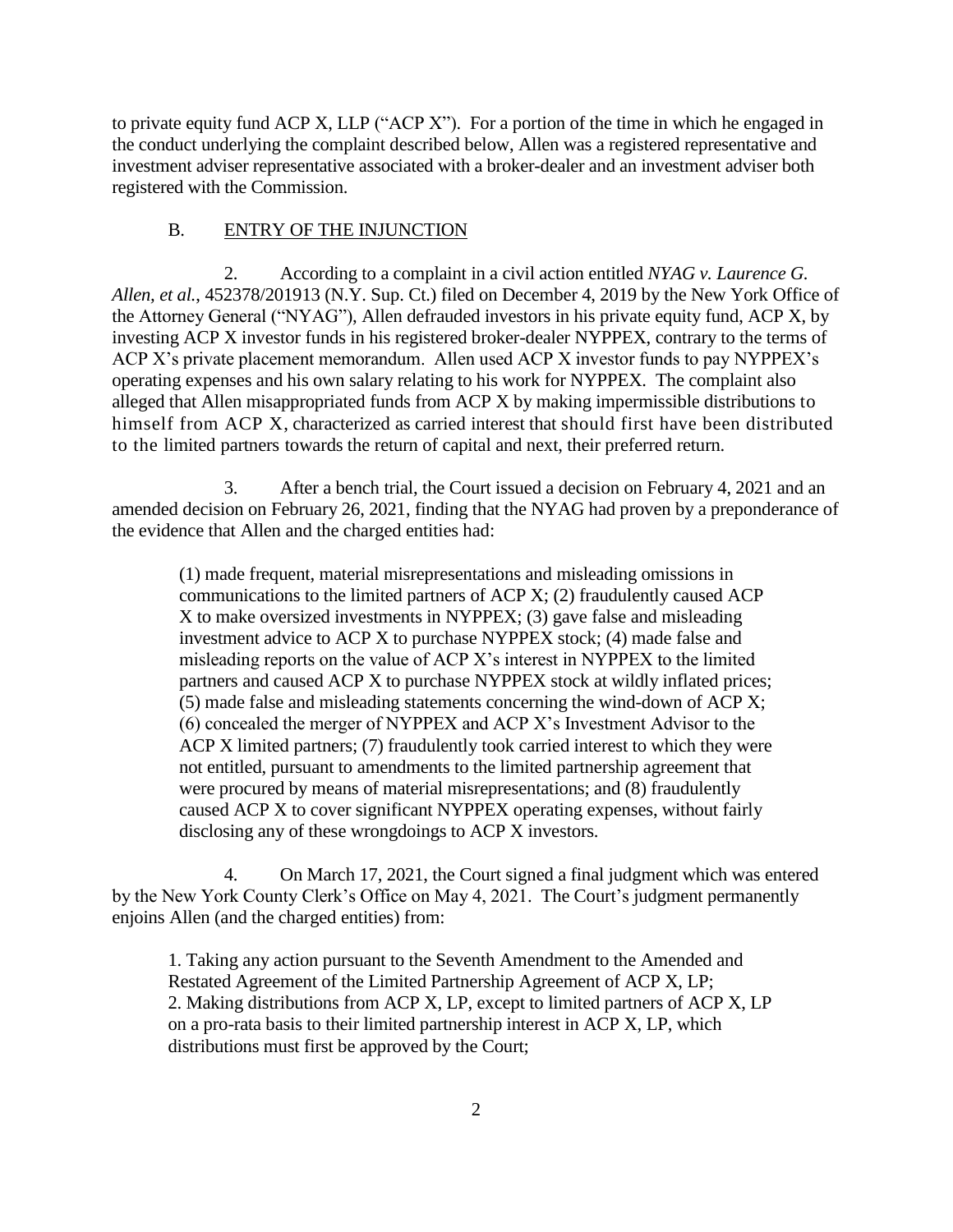3. Making any investments, extending any loans or lines of credit or entering into any agreements on behalf of ACP X, LP to or with Laurence G. Allen, NYPPEX Holdings, LLC, ACP Partners X, LLC, or any other entity in which Allen directly or indirectly exercises control or has an ownership interest;

4. Facilitating, allowing or participating in the purchase, sale or transfer of any limited partnership interest in ACP X, LP;

5. Making any payments or distributions from ACP X, LP, ACP Investment Group, LLC or ACP Partners X, LLC, to Defendants, Relief Defendants, Tyler Allen, Michelle Allen, and/or LGA Investments Family Limited Partnership; 6. Withdrawing, converting, transferring, selling or otherwise disposing of funds and assets held by ACP Investment Group, LLC, ACP X, LP, and ACP Partners X, LLC, wherever they may be situated, for purposes other than that provided for in Paragraph 2, supra;

7. Violating Article 23-A of the GBL [the Martin Act], and from engaging in fraudulent, deceptive and illegal acts, and further employing any device, scheme or artifice to defraud or to obtain money or property by means of false pretense, representation or promise.

# **III.**

In view of the allegations made by the Division of Enforcement, the Commission deems it necessary and appropriate in the public interest that public administrative proceedings be instituted to determine:

A. Whether the allegations set forth in Section II hereof are true and, in connection therewith, to afford Respondent an opportunity to establish any defenses to such allegations;

B. What, if any, remedial action is appropriate in the public interest against Respondent pursuant to Section 15(b) of the Exchange Act; and

C. What, if any, remedial action is appropriate in the public interest against Respondent pursuant to Section 203(f) of the Advisers Act.

### **IV.**

IT IS ORDERED that a public hearing before the Commission for the purpose of taking evidence on the questions set forth in Section III hereof shall be convened at a time and place to be fixed by further order of the Commission, pursuant to Rule 110 of the Commission's Rules of Practice, 17 C.F.R. § 201.110.

IT IS FURTHER ORDERED that Respondent shall file an Answer to the allegations contained in this Order within twenty (20) days after service of this Order, as provided by Rule 220(b) of the Commission's Rules of Practice, 17 C.F.R. § 201.220(b).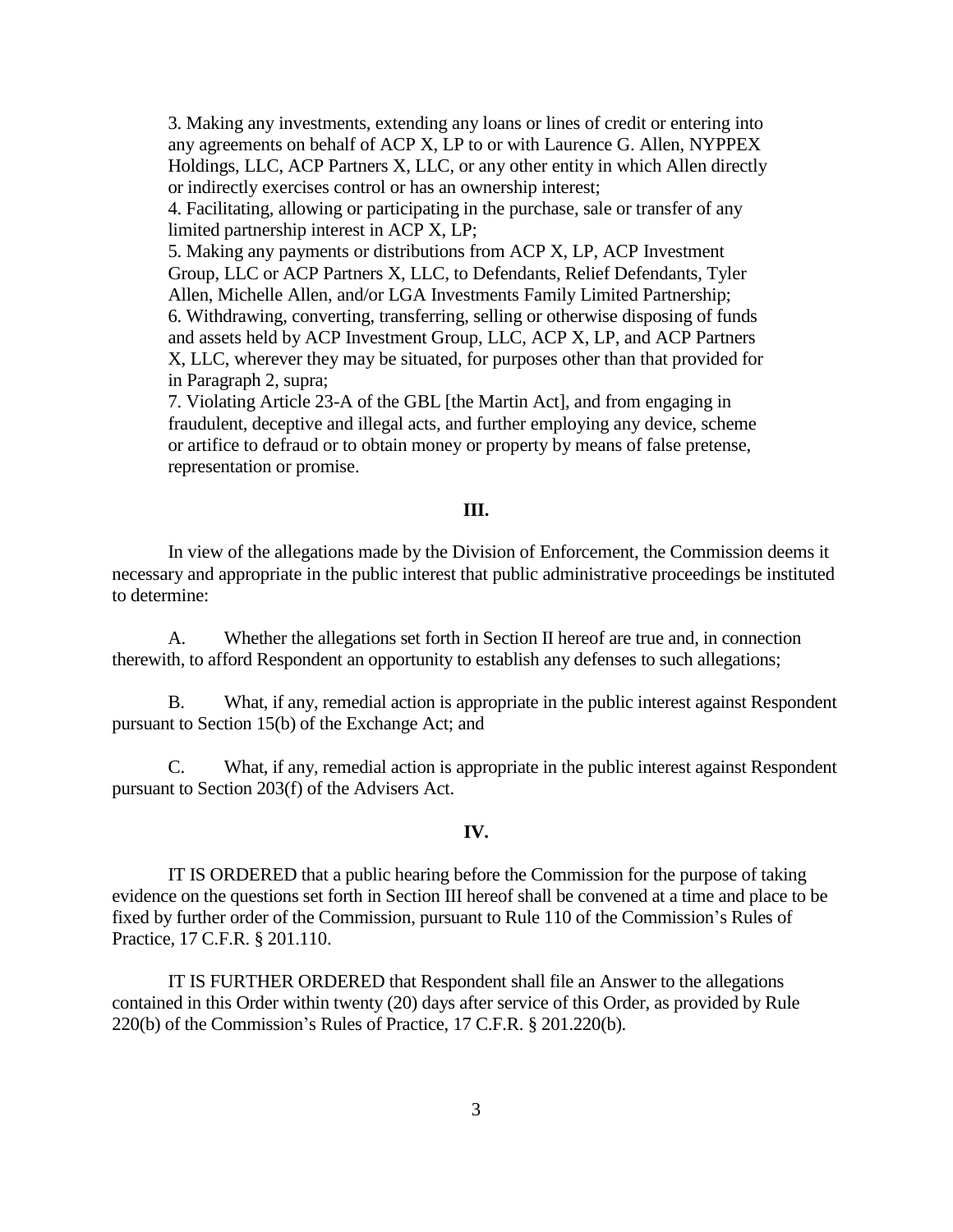IT IS FURTHER ORDERED that the Division of Enforcement and Respondent shall conduct a prehearing conference pursuant to Rule 221 of the Commission's Rules of Practice, 17 C.F.R. § 201.221, within fourteen (14) days of service of the Answer. The parties may meet in person or participate by telephone or other remote means; following the conference, they shall file a statement with the Office of the Secretary advising the Commission of any agreements reached at said conference. If a prehearing conference was not held, a statement shall be filed with the Office of the Secretary advising the Commission of that fact and of the efforts made to meet and confer.

If Respondent fails to file the directed Answer, or fails to appear at a hearing or conference after being duly notified, the Respondent may be deemed in default and the proceedings may be determined against him upon consideration of this Order, the allegations of which may be deemed to be true as provided by Rules 155(a), 220(f), 221(f) and 310 of the Commission's Rules of Practice, 17 C.F.R. §§ 201.155(a), 201.220(f), 201.221(f), and 201.310.

This Order shall be served forthwith upon Allen by any means permitted by the Commission's Rules of Practice.

The Commission finds that it would serve the interests of justice and not result in prejudice to any party to provide, pursuant to Rule 100(c) of the Commission's Rules of Practice, 17 C.F.R. § 201.100(c), that notwithstanding any contrary reference in the Rules of Practice to service of paper copies, service to the Division of Enforcement of all opinions, orders, and decisions described in Rule 141, 17 C.F.R. § 201.141, and all papers described in Rule 150(a), 17 C.F.R. § 201.150(a), in these proceedings shall be by email to the attorneys who enter an appearance on behalf of the Division, and not by paper service.

Attention is called to Rule 151(a), (b) and (c) of the Commission's Rules of Practice, 17 C.F.R. § 201.151(a), (b) and (c), providing that when, as here, a proceeding is set before the Commission, all papers (including those listed in the following paragraph) shall be filed electronically in administrative proceedings using the Commission's Electronic Filings in Administrative Proceedings (eFAP) system access through the Commission's website, [www.sec.gov,](http://www.sec.gov/) at http://www.sec.gov/eFAP. Respondent also must serve and accept service of documents electronically. All motions, objections, or applications will be decided by the Commission.

The Commission finds that it would serve the interests of justice and not result in prejudice to any party to provide, pursuant to Rule 100(c) of the Commission's Rules of Practice, 17 C.F.R. § 201.100(c), that notwithstanding any contrary reference in the Rules of Practice to filing with or disposition by a hearing officer, all filings, including those under Rules 210, 221, 222, 230, 231, 232, 233, and 250 of the Commission's Rules of Practice, 17 C.F.R. §§ 201.210, 221, 222, 230, 231, 232, 233, and 250, shall be directed to and, as appropriate, decided by the Commission. This proceeding shall be deemed to be one under the 75-day timeframe specified in Rule of Practice  $360(a)(2)(i)$ , 17 C.F.R. § 201.360(a)(2)(i), for the purposes of applying Rules of Practice 233 and 250, 17 C.F.R. §§ 201.233 and 250.